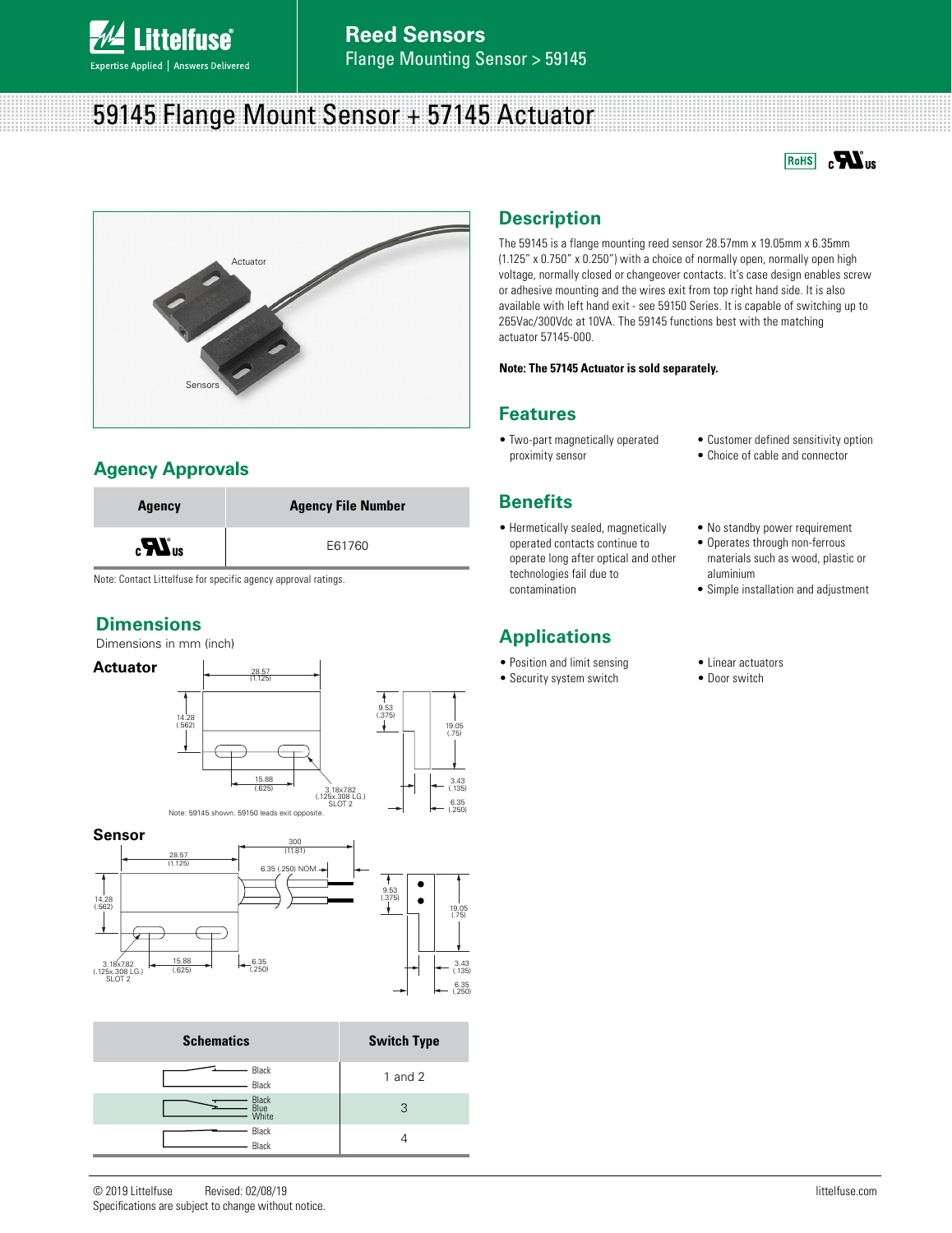

# 59145 Flange Mount Sensor + 57145 Actuator

## **Electrical Ratings**

| <b>Contact Type</b>         |                                                  |                                        | <b>Normally</b><br>Open | <b>Normally Open</b><br><b>High Voltage</b> | Change<br>Over         | <b>Normally</b><br><b>Closed</b> |
|-----------------------------|--------------------------------------------------|----------------------------------------|-------------------------|---------------------------------------------|------------------------|----------------------------------|
| Switch Type                 |                                                  |                                        |                         | 2                                           | 3                      | $\overline{4}$                   |
| Contact Rating <sup>1</sup> |                                                  | VA/Watt - max.                         | 10                      | 10                                          | 5                      | 5                                |
| Voltage <sup>4</sup>        | Switching <sup>2</sup><br>Breakdown <sup>3</sup> | Vdc - max.<br>Vac - max.<br>Vdc - min. | 200<br>140<br>250       | 300<br>265<br>400                           | 175<br>120<br>200      | 175<br>120<br>200                |
| Current <sup>4</sup>        | Switching <sup>2</sup><br>Carry                  | Adc - max.<br>Aac - max.<br>Adc - max. | 0.5<br>0.35<br>1.2      | 0.4<br>0.30<br>1.4                          | 0.25<br>0.18<br>1.5    | 0.25<br>0.18<br>1.5              |
| Resistance <sup>5</sup>     | Contact, Initial<br>Insulation                   | $\Omega$ - max.<br>$\Omega$ - min.     | 0.2<br>$10^{10}$        | 0.2<br>$10^{10}$                            | 0.2<br>10 <sup>9</sup> | 0.2<br>10 <sup>9</sup>           |
| Capacitance                 | Contact                                          | $pF - typ.$                            | 0.3                     | 0.2                                         | 0.3                    | 0.3                              |
| Temperature                 | Operating                                        | $^{\circ}$ C                           | $-40$ to $+105$         | $-20$ to $+105$                             | $-40$ to $+105$        | $-40$ to $+105$                  |
|                             |                                                  |                                        |                         |                                             |                        |                                  |

#### **Product Characteristics**

| Operate Time <sup>6</sup> |             | ms - max.  | 1.0 | 1.0 | 3.0 | 3.0 |
|---------------------------|-------------|------------|-----|-----|-----|-----|
| Release Time <sup>6</sup> |             | ms - max.  | 1.0 | 1.0 | 3.0 | 3.0 |
| Shock <sup>7</sup>        | 11ms ½ sine | G - max.   | 100 | 100 | 50  | 50  |
| Vibration $7$             | 50-2000 Hz  | $G$ - max. | 30  | 30  | 30  | 30  |

Notes:

1. Contact rating - Product of the switching voltage and current should never exceed the wattage rating. Contact Littelfuse for additional load/life information.

2. When switching inductive and/or capacitive loads, the effects of transient voltages and/or currents should be considered. Refer to Application Notes AN108A and AN107 for details. 3. Breakdown Voltage - per MIL-STD-202, Method 301.

4. Electrical Load Life Expectancy - Contact Littelfuse with voltage, current values along with type of load.

5. This resistance value is for 11.81mm wire length. Resistance changes when wire lengthens.

6. Operate (including bounce)/Release Time - per EIA/NARM RS-421-A, diode suppressed coil (Coil II).

7. Shock and Vibration - per EIA/NARM RS-421-A and MIL-STD-202.

8. For custom modifications to the wire length or size, or adding a special connector, please contact Littelfuse.

## **Sensitivity Options (Using 57145 Actuator)**

| <b>Select Option</b> |                    | S                          |                                                      |                            |                                                      | U                          |                                                      |                            |                                                      |
|----------------------|--------------------|----------------------------|------------------------------------------------------|----------------------------|------------------------------------------------------|----------------------------|------------------------------------------------------|----------------------------|------------------------------------------------------|
|                      | <b>Switch Type</b> | Pull-In<br><b>AT Range</b> | <b>Activate Distance - D</b><br>mm (inch)<br>Average | Pull-In<br><b>AT Range</b> | <b>Activate Distance - D</b><br>mm (inch)<br>Average | Pull-In<br><b>AT Range</b> | <b>Activate Distance - D</b><br>mm (inch)<br>Average | Pull-In<br><b>AT Range</b> | <b>Activate Distance - D</b><br>mm (inch)<br>Average |
|                      | Normally Open      | $12 - 18$                  | 13.5 (.531)                                          | $17 - 23$                  | 11.2(.441)                                           | $22 - 28$                  | 9.8(.385)                                            | 27-33                      | 9.0(.357)                                            |
| 2                    | High Voltage       | $\overline{\phantom{0}}$   |                                                      | $17 - 23$                  | 11.2(.441)                                           | $22 - 28$                  | 9.8(.385)                                            | 27-33                      | 9.0(.357)                                            |
| 3                    | Change Over        | $15-20$                    | $11.0$ (.433)                                        | $20 - 25$                  | 9.2(.362)                                            | 25-30                      | 8.5(.335)                                            | --                         |                                                      |
| 4                    | Normally<br>Closed | $15 - 20$                  | 11.0 (.433)                                          | $20 - 25$                  | 9.2(.362)                                            | 25-30                      | 8.5(.335)                                            | --                         | --                                                   |

Note:

1. Pull-In AT Range: These AT values are the bare reed switch AT before modification.

2. The activation distance is average value on the final sensor assembly.